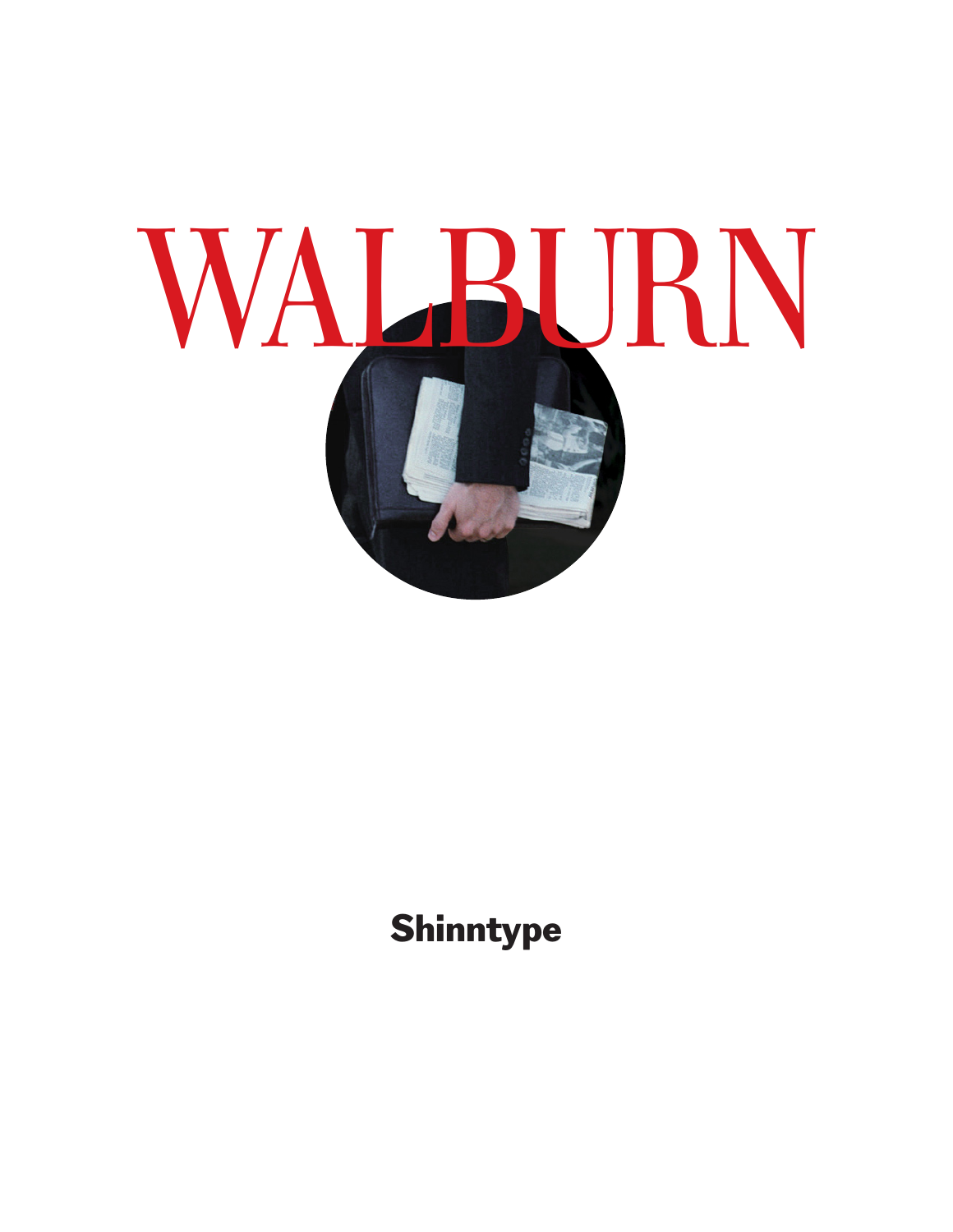## Walburn

Walburn Fine LIGHT ABCdefghi01234 BOLD **ABCdefghi01234** BOLD ITALIC *ABCdefghi01234* TEXT LIG ABCdefghi01234 TEXT LIGHT ITALIC *ABCdefghi01234* ULTRA ABCDEFG01234 TOOLED CAPS ABCDEFG01234

Walburn Strong REGULAR ABCdefghi01234 ITALIC *ABCdefghi01234* BLACK ABCdefghi01234 BLACK ITALIC *ABCdefghi01234* TEXT ABCdefghi01234 TEXT ITALIC *ABCdefghi01234*

Shinntype, 42 John Street, Orangeville, ON L9W 2P3 (519) 938-5538 nick@shinntype.com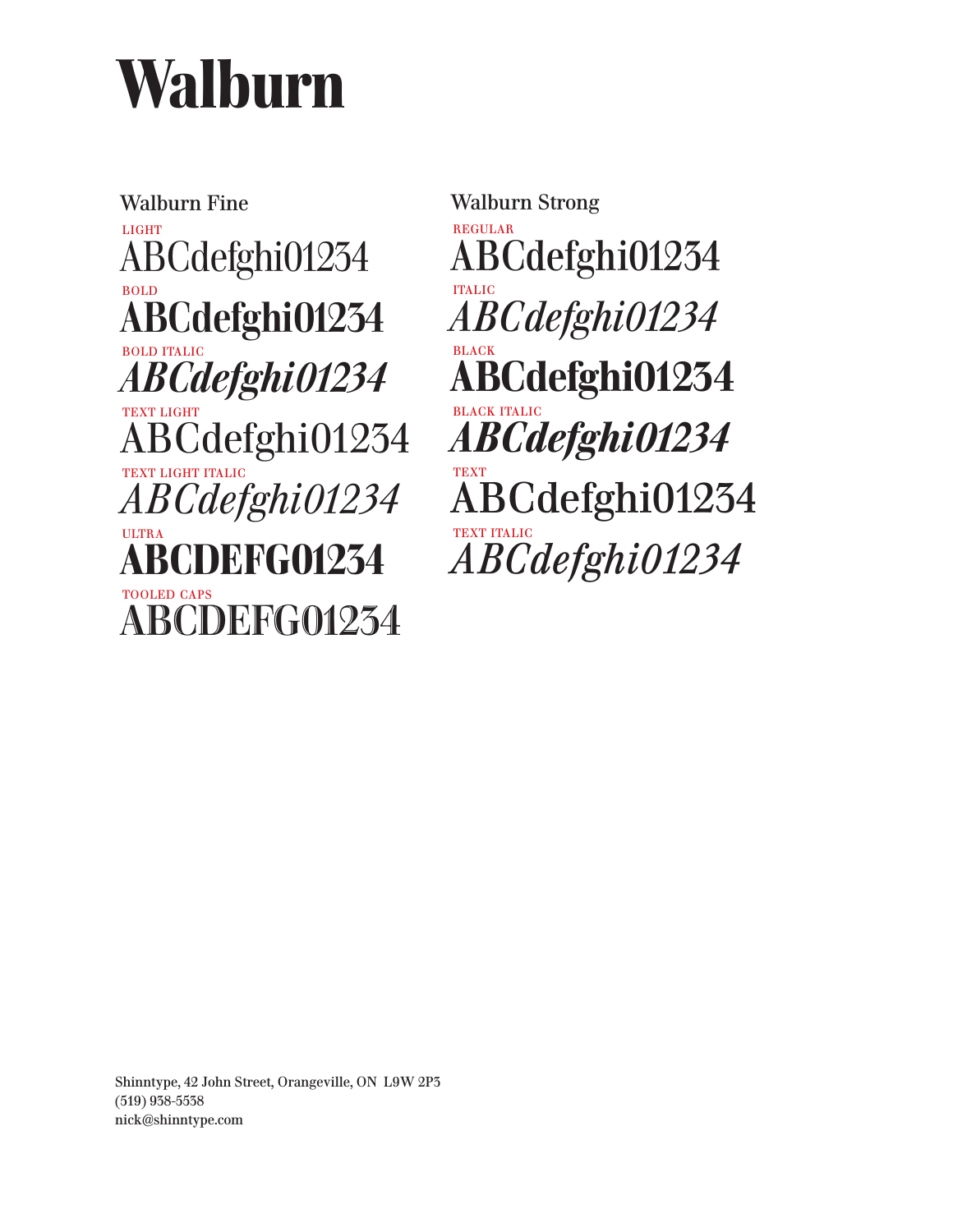A hierarchy of size-related scaling

## Aa**Aa**Aa Aa**Aa**Aa Aa**Aa**Aa Aa**Aa**Aa AaAa Aa Aa**Aa**Aa AaAa Aa AaAaAa AaAa Aa Aa Aaaa Aa AaAa Aa Aa AaAa Aa Aa Light Bold Ultra Text Light Regular Black Text

Aa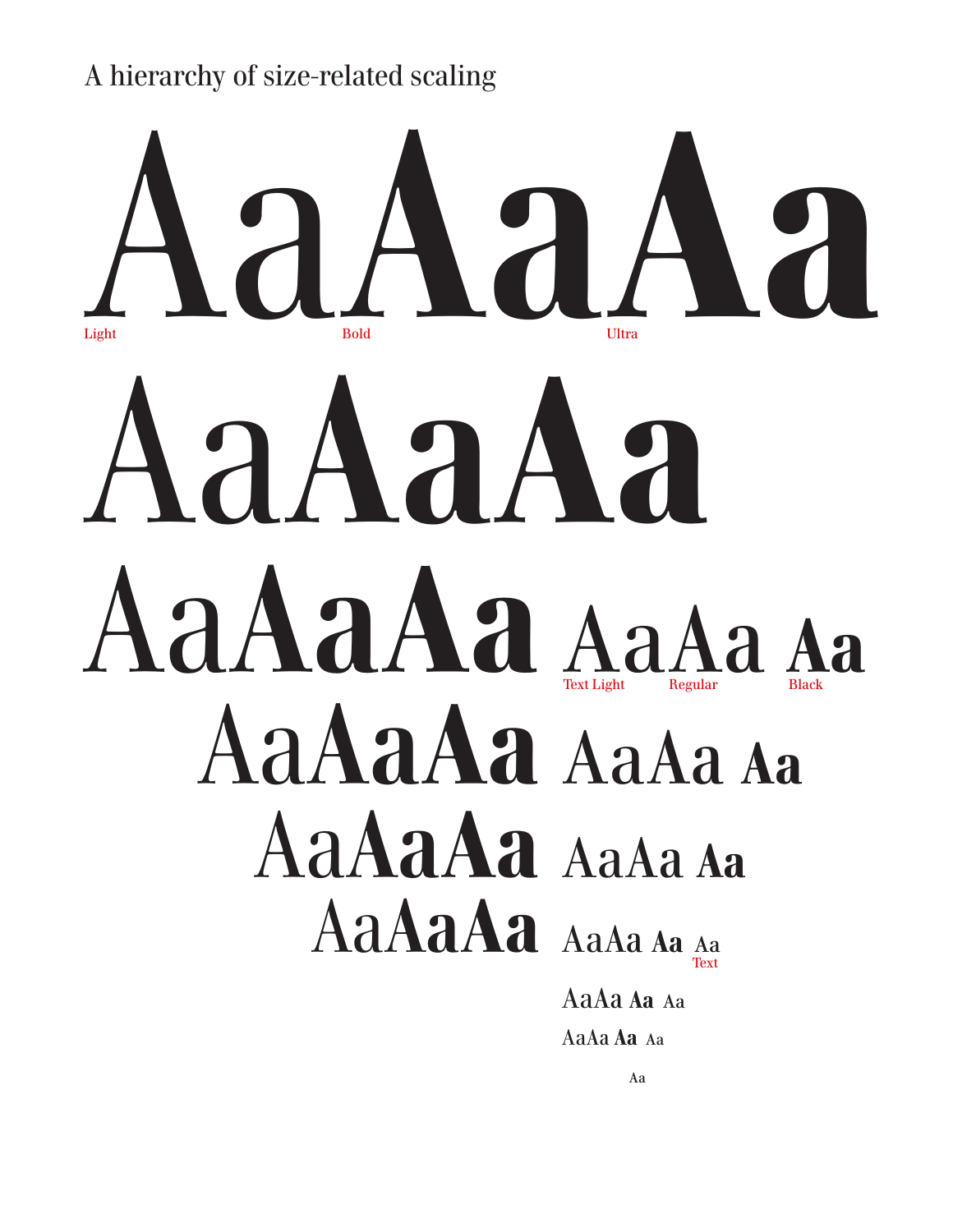# The formal

## The formal qualities of a type-

## The formal qualities of a typeface ener-

The formal qualities of a typeface energize, facilitate and inform the typographic layout. Skilled typographers will lever-

The formal qualities of a typeface energize, facilitate and inform the typographic layout. Skilled typographers will leverage the attributes of carefully selected fonts

 $\frac{12}{15}$ 

 $\frac{1}{14/15}$ The formal qualities of a typeface energize, facilitate and inform the typographic layout. Skilled typographers will leverage the attributes of carefully

The formal qualities of a typeface energize, facilitate and inform the typographic layout. Skilled typographers will leverage the attributes of carefully selected fonts to enhance the personality of the page, thereby standing out from the crowd. The formal qualities of a typeface energize, facilitate

The formal qualities of a typeface energize, facilitate and inform the typographic layout. Skilled typographers will leverage the attributes of

The formal qualities of a typeface energize, facilitate and inform the typographic layout. Skilled typographers will leverage the attributes of judiciously chosen fonts to maximize the personality of the page, thereby standing out from the crowd. The formal qualities of a typeface energize, The formal qualities of a typeface energize, facilitate and inform the typographic layout. Skilled typographers will leverage the attributes of judiciously chosen fonts to maximize

 $10/11$ 

The formal qualities of a typeface energize, facilitate and inform the typographic layout. Skilled typographers will leverage the attributes of judiciously chosen fonts to maximize the personality of the page, thereby standing out from the crowd. The formal qualities of a typeface energize, facilitate and inform the

### abcdefghijklmnopqrstuvwxyz ABCDEFGHIJKLMNOPQRSTUVWXYZ #1234567890&?! <sup>a</sup>áàâãäåæçéèêëfiflíìîïñ%ôôõøœßúùûü ÁÀÂÃÄÅÆÇÉÈÈËÎÎÎÏÑÓÒÔÕÖØŒÚÙÛÜ  $(\$Eff\$ ¤);{=+-±÷<>¬^~%%"|"|™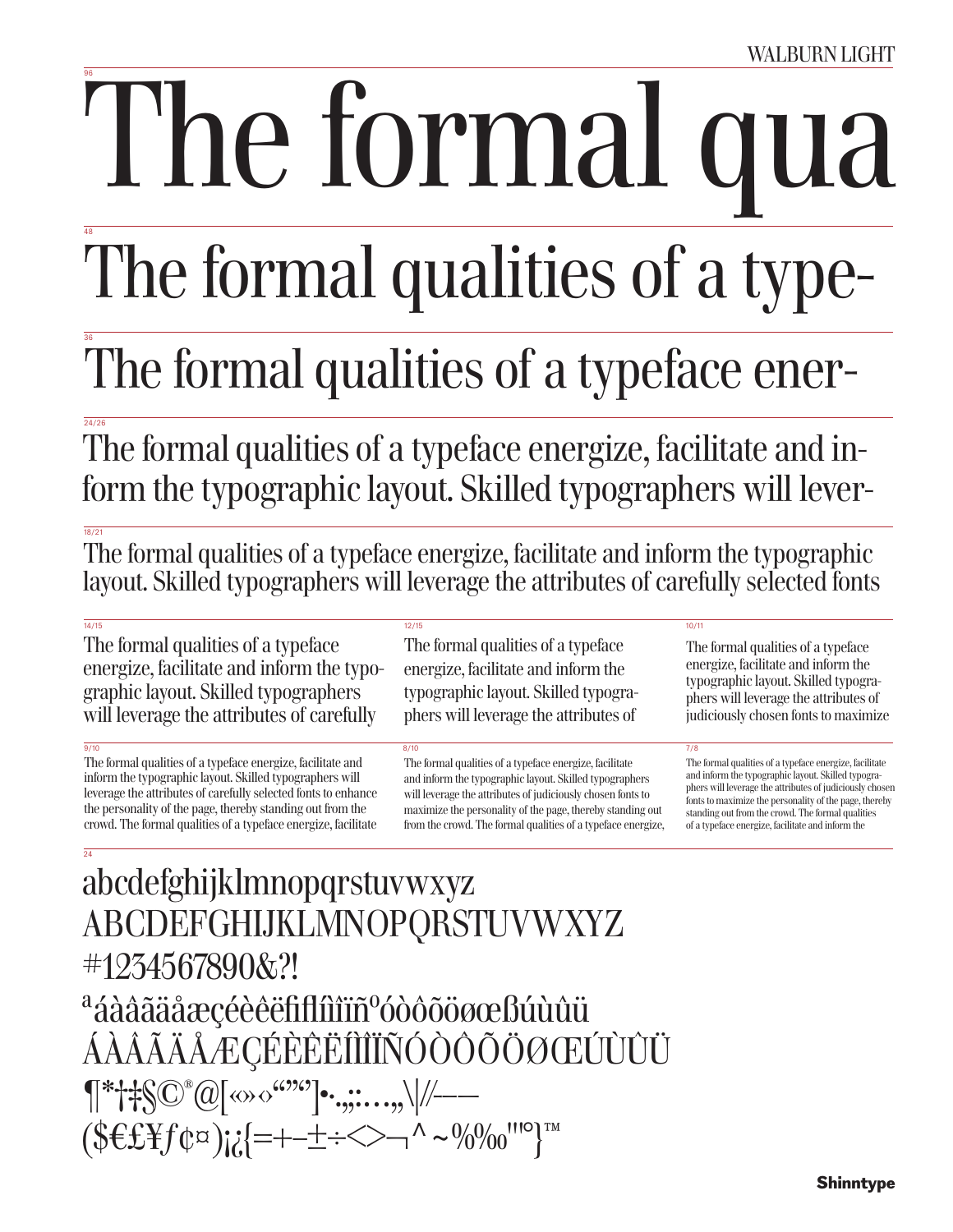# l'he forma

# The formal qualities of a typ

## The formal qualities of a typeface en-

### The formal qualities of a typeface energize, facilitate and inform the typographic layout. Skilled typographers will

The formal qualities of a typeface energize, facilitate and inform the typographic layout. Skilled typographers will leverage the attributes of care-

 $\frac{12}{15}$ 

 $\frac{1}{14/15}$ The formal qualities of a typeface energize, facilitate and inform the typographic layout. Skilled typographers will leverage the attributes

The formal qualities of a typeface energize, facilitate and inform the typographic layout. Skilled typographers will leverage the attributes of carefully selected fonts to enhance the personality of the page, thereby standing out from the crowd. The formal qualities of a

The formal qualities of a typeface energize, facilitate and inform the typographic layout. Skilled typographers will leverage the attributes of

The formal qualities of a typeface energize, facilitate and inform the typographic layout. Skilled typographers will leverage the attributes of judiciously chosen fonts

 $10/11$ 

 $7/8$ 

#### abcdefghijklmnopqrstuvwxyz ABCDEFGHIJKLMNOPQRSTUVWXYZ #1234567890&?! <sup>a</sup> áàâãääæçéèêëfiflíìîïñ<sup>o</sup>óòôõöøœßúùûü ÁÀÂÃÄÅÆÇÉÈÈËĤÌÏÑÓÒÔÕÖØŒÚÙŮÜ  $\P^*$  +  $\mathcal{S}^{\circ}$  @  $\cdots$   $\cdots$  ,  $\cdots$  ,  $\frac{1}{2}$  $(SE X f \circ x)$

The formal qualities of a typeface energize, facilitate and inform the typographic layout. Skilled typographers will leverage the attributes of judiciously chosen fonts to maximize the personality of the page, thereby standing out from the crowd. The formal qualities of a

The formal qualities of a typeface energize, facilitate and inform the typographic layout. Skilled typographers will leverage the attributes of judiciously chosen fonts to maximize the personality of the page, thereby standing out from the crowd. The formal qualities of a typeface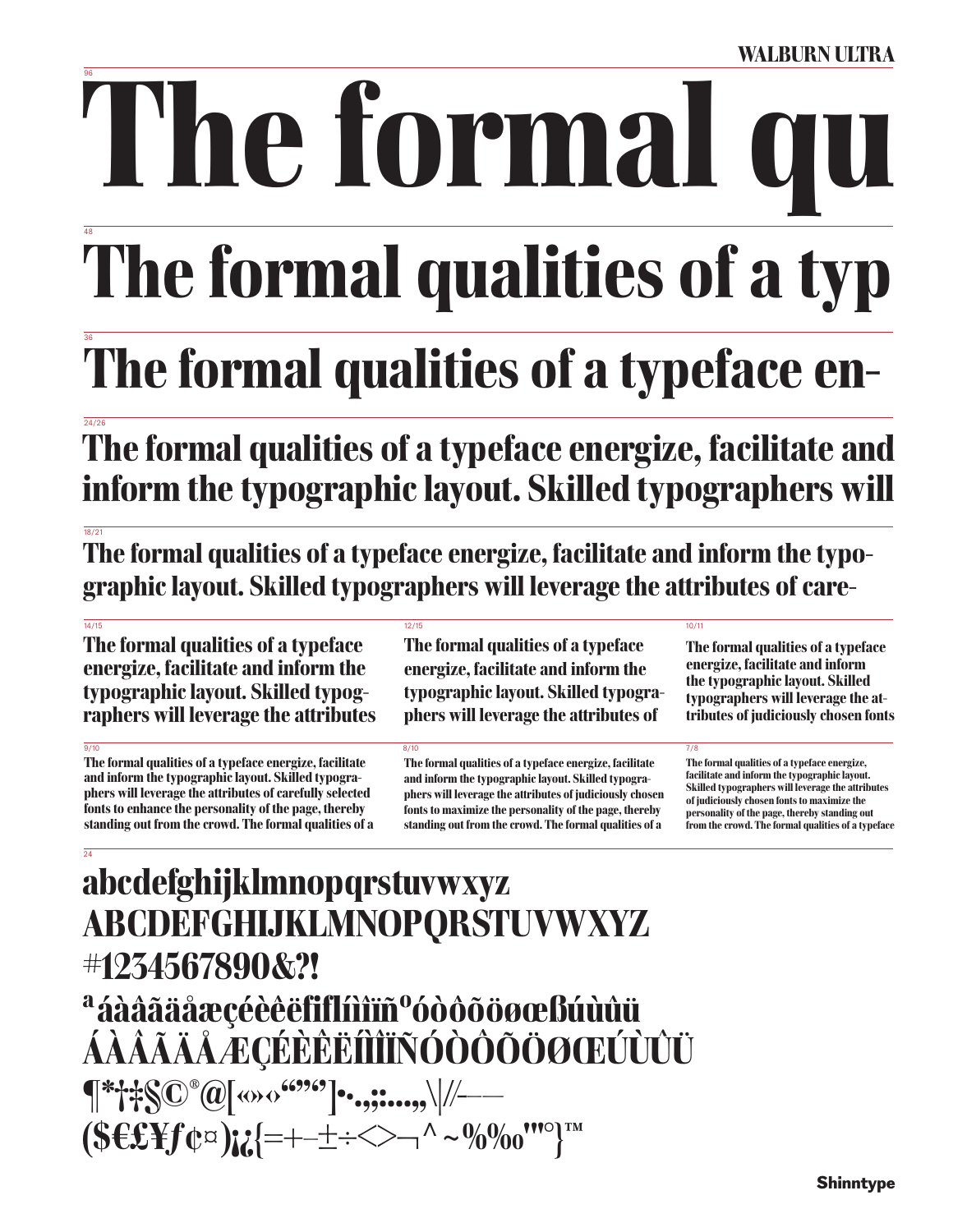# l'he formal

# The formal qualities of a typ

## The formal qualities of a typeface en-

The formal qualities of a typeface energize, facilitate and inform the typographic layout. Skilled typographers will

The formal qualities of a typeface energize, facilitate and inform the typographic layout. Skilled typographers will leverage the attributes of carefully

 $\frac{12}{15}$ 

 $\frac{1}{14/15}$ The formal qualities of a typeface energize, facilitate and inform the typographic layout. Skilled typographers will leverage the attributes of

The formal qualities of a typeface energize, facilitate and inform the typographic layout. Skilled typographers will leverage the attributes of carefully selected fonts to enhance the personality of the page, thereby standing out from the crowd. The formal qualities of a typeface

The formal qualities of a typeface energize, facilitate and inform the typographic layout. Skilled typographers will leverage the attributes of

The formal qualities of a typeface energize, facilitate and inform the typographic layout. Skilled typographers will leverage the attributes of judiciously chosen fonts

 $10/11$ 

 $7/8$ 

### abcdefghijklmnopqrstuvwxyz ABCDEFGHIJKLMNOPQRSTUVWXYZ #1234567890&?! <sup>a</sup>áàâãäåæçéèêëfiflíììïñ<sup>o</sup>óòôõöøœßúùûü **ÁAAÃAÄÆÇÉÈËËÎÎÎÑÓÒÒÕŐØŒÚÙÛÜ**  $(S \in \pounds Y f \circ \kappa)$   $:$   $\{-+-\pm \div \triangleright -\wedge \sim 0$   $\infty$   $\infty$   $\infty$   $\infty$   $\infty$   $\infty$   $\infty$   $\infty$   $\infty$   $\infty$   $\infty$   $\infty$   $\infty$   $\infty$   $\infty$   $\infty$   $\infty$   $\infty$   $\infty$   $\infty$   $\infty$   $\infty$   $\infty$   $\infty$   $\infty$   $\infty$   $\infty$   $\infty$   $\infty$   $\infty$

The formal qualities of a typeface energize, facilitate and inform the typographic layout. Skilled typographers will leverage the attributes of judiciously chosen fonts to maximize the personality of the page, thereby standing out from the crowd. The formal qualities of a

The formal qualities of a typeface energize, facilitate and inform the typographic layout. Skilled typographers will leverage the attributes of judiciously chosen fonts to maximize the personality of the page, thereby standing out from the crowd. The formal qualities of a typeface energize, facilitate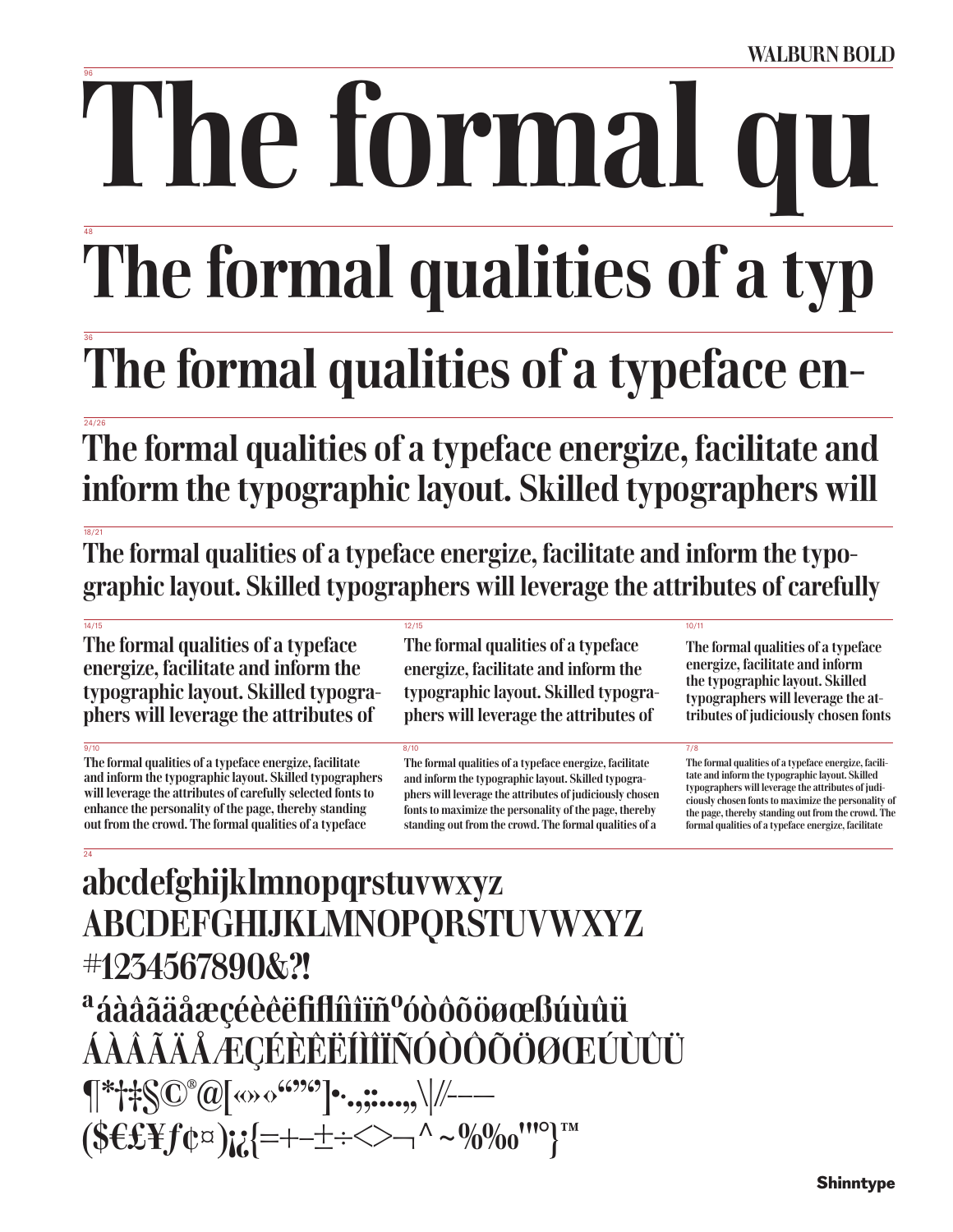# The formal qu

The formal qualities of a typ

The formal qualities of a typeface ene

The formal qualities of a typeface energize, facilitate and inform the typographic layout. Skilled typographers will

The formal qualities of a typeface energize, facilitate and inform the typographic layout. Skilled typographers will leverage the attributes of care-

 $\frac{12}{15}$ 

 $\frac{1}{14/15}$ The formal qualities of a typeface energize, facilitate and inform the typographic layout. Skilled typographers will leverage the attributes

The formal qualities of a typeface energize, facilitate and inform the typographic layout. Skilled typographers will leverage the attributes of carefully selected fonts to enhance the personality of the page, thereby standing out from the crowd. The formal qualities of

The formal qualities of a typeface energize, facilitate and inform the typographic layout. Skilled typogra*phers will leverage the attributes of* 

The formal qualities of a typeface energize, facilitate and inform the typographic layout. Skilled typographers will leverage the attributes of judiciously chosen fonts to maximize the personality of the page, thereby standing out from the crowd. The formal qualities

The formal qualities of a typeface energize, facilitate and inform the typographic layout. Skilled typographers will leverage the attributes of judiciously chosen fonts

 $10/11$ 

The formal qualities of a typeface energize, facilitate and inform the typographic layout. Skilled typographers will leverage the attributes of judiciously chosen fonts to maximize the personality of the page, thereby standing out from the crowd. The formal qualities of a typeface

abcdefghijklmnopqrstuvwxyz ABCDEFGHIJKLMNOPQRSTUVWXYZ #1234567890&?! <sup>a</sup>áàâãäåæçéèêëfiflíìîïñ °óòôõöøœßúùûü *AAAAAAÆÇÉÉÉÉÉÍIIÑÓÒÔÕÖØŒŰÙŰÜ*  $\textit{W*} \qquad \qquad \textit{W*} \qquad \qquad \textit{W*} \qquad \qquad \textit{W*} \qquad \qquad \textit{W*} \qquad \qquad \textit{W*} \qquad \qquad \textit{W*} \qquad \qquad \textit{W*} \qquad \qquad \textit{W*} \qquad \qquad \textit{W*} \qquad \qquad \textit{W*} \qquad \qquad \textit{W*} \qquad \qquad \textit{W*} \qquad \qquad \textit{W*} \qquad \qquad \textit{W*} \qquad \qquad \textit{W*} \qquad \qquad \textit{W*} \qquad \q$  $(S \epsilon \pounds \pounds \pounds \pounds \pounds \pounds \rA)$  ;  $\gamma = + - \pm \div \langle > - \wedge \sim \% \% o'''' \rangle^{rw}$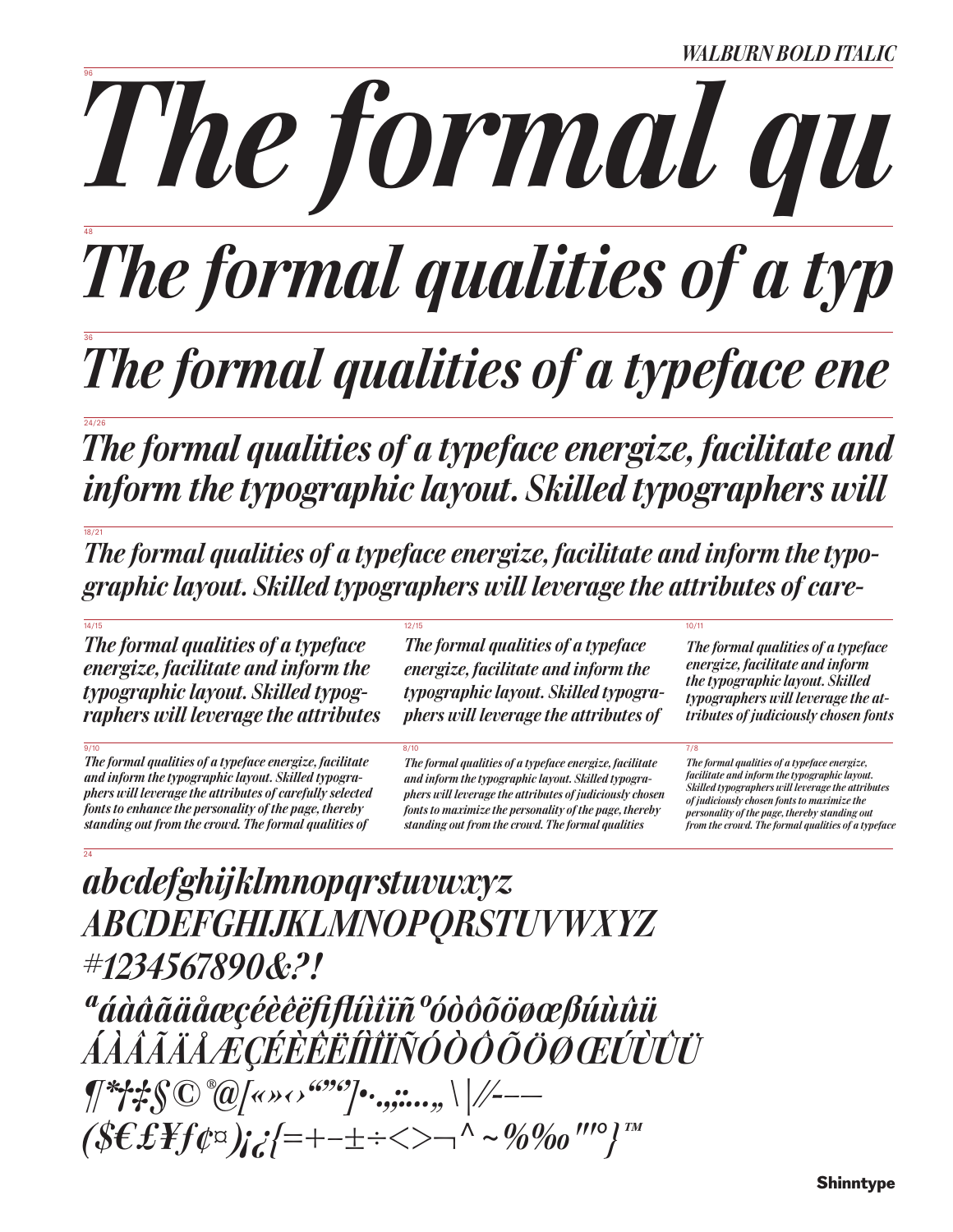# The forma.

# The formal qualities of a typ

## The formal qualities of a typeface ene

The formal qualities of a typeface energize, facilitate and inform the typographic layout. Skilled typographers will

The formal qualities of a typeface energize, facilitate and inform the typographic layout. Skilled typographers will leverage the attributes of carefully

 $\frac{12}{15}$ 

 $\frac{1}{14/15}$ The formal qualities of a typeface energize, facilitate and inform the typographic layout. Skilled typographers will leverage the attributes

The formal qualities of a typeface energize, facilitate and inform the typographic layout. Skilled typographers will leverage the attributes of carefully selected fonts to enhance the personality of the page, thereby standing out from the crowd. The formal qualities of a

The formal qualities of a typeface energize, facilitate and inform the typographic layout. Skilled typographers will leverage the attributes of

The formal qualities of a typeface energize, facilitate and inform the typographic layout. Skilled typographers will leverage the attributes of judiciously chosen fonts to maximize the personality of the page, thereby standing out from the crowd. The formal

The formal qualities of a typeface energize, facilitate and inform the typographic layout. Skilled typographers will leverage the attributes of judiciously chosen fonts

 $10/11$ 

 $7/8$ 

The formal qualities of a typeface energize, facilitate and inform the typographic layout. Skilled typographers will leverage the attributes of judiciously chosen fonts to maximize the personality of the page, thereby standing out from the crowd. The formal qualities of a typeface

### abcdefghijklmnopqrstuvwxyz ABCDEFGHIJKLMNOPQRSTUVWXYZ #1234567890&?! <sup>a</sup>áàâãäåæçéèêëfiflíìîïñ<sup>o</sup>óòôõöøœßúùûü ÁÀÂÃÄÄÆÇÉÈÈËÍÌÎÏÑÓÒÔÕØŒÚÙÛÜ  $\P^*$  +  $\frac{1}{2}$ SO<sup>®</sup>@[«»  $\circ$  "<sup>\*\*\*\*</sup>'] •• .,;:...,,\| //--- $($Eff(x)|:=-\pm \div \rightarrow \gamma^0\$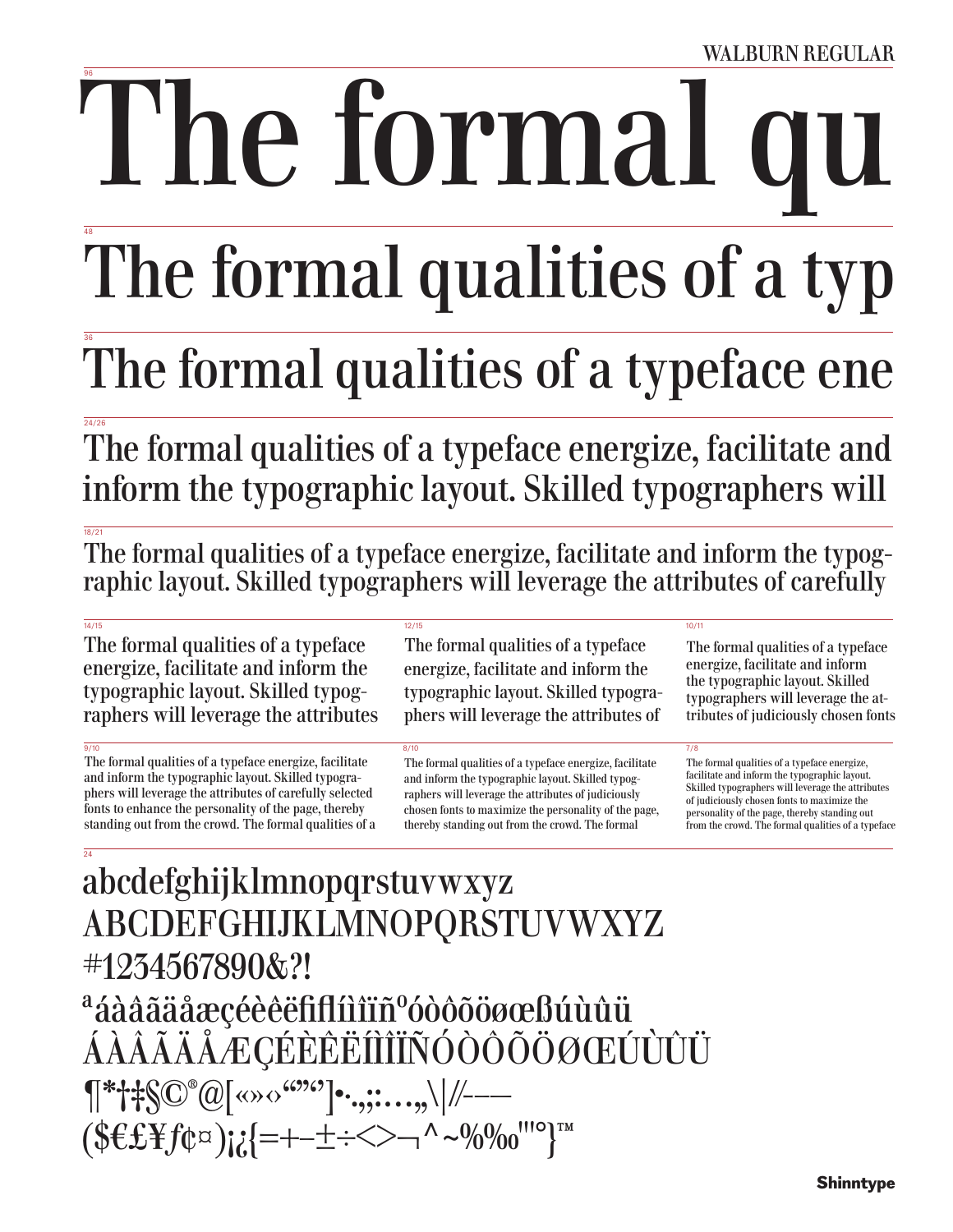# The formal qu

The formal qualities of a typ

The formal qualities of a typeface ene

The formal qualities of a typeface energize, facilitate and inform the typographic layout. Skilled typographers will

The formal qualities of a typeface energize, facilitate and inform the typographic layout. Skilled typographers will leverage the attributes of carefully

 $\frac{12}{15}$ 

The formal qualities of a typeface energize, facilitate and inform the typographic layout. Skilled typographers will leverage the attributes of

The formal qualities of a typeface energize, facilitate and inform the typographic layout. Skilled typographers will leverage the attributes of carefully selected fonts to enhance the personality of the page, thereby standing out from the crowd. The formal qualities of a

The formal qualities of a typeface *energize, facilitate and inform the* typographic layout. Skilled typogra*phers will leverage the attributes of* 

The formal qualities of a typeface energize, facilitate and inform the typographic layout. Skilled typographers will leverage the attributes of judiciously chosen fonts to maximize the personality of the page, thereby standing out from the crowd. The formal qualiThe formal qualities of a typeface energize, facilitate and inform the typographic layout. Skilled typographers will leverage the attributes of judiciously chosen fonts

 $10/11$ 

The formal qualities of a typeface energize, facilitate and inform the typographic layout. Skilled typographers will leverage the attributes of judiciously chosen fonts to maximize the personality of the page, thereby standing out from the crowd. The formal qualities of a typeface

abcdefghijklmnopqrstuvwxyz ABCDEFGHIJKLMNOPQRSTUVWXYZ #1234567890&?! <sup>a</sup>áàâãäåæçéèêëfiflúìïñ°óòôõöøœßúùûü AAAAAA ÆÇÉÈÊË ETTIN SO O O O O O ELIVIU  $(\$\text{E}\text{E}\text{H}f\phi\text{m}$)$ ; ;{=+-±÷<>¬^ ~ %%0 ''' $^{\circ}$  }  $^{\text{\tiny{TM}}}$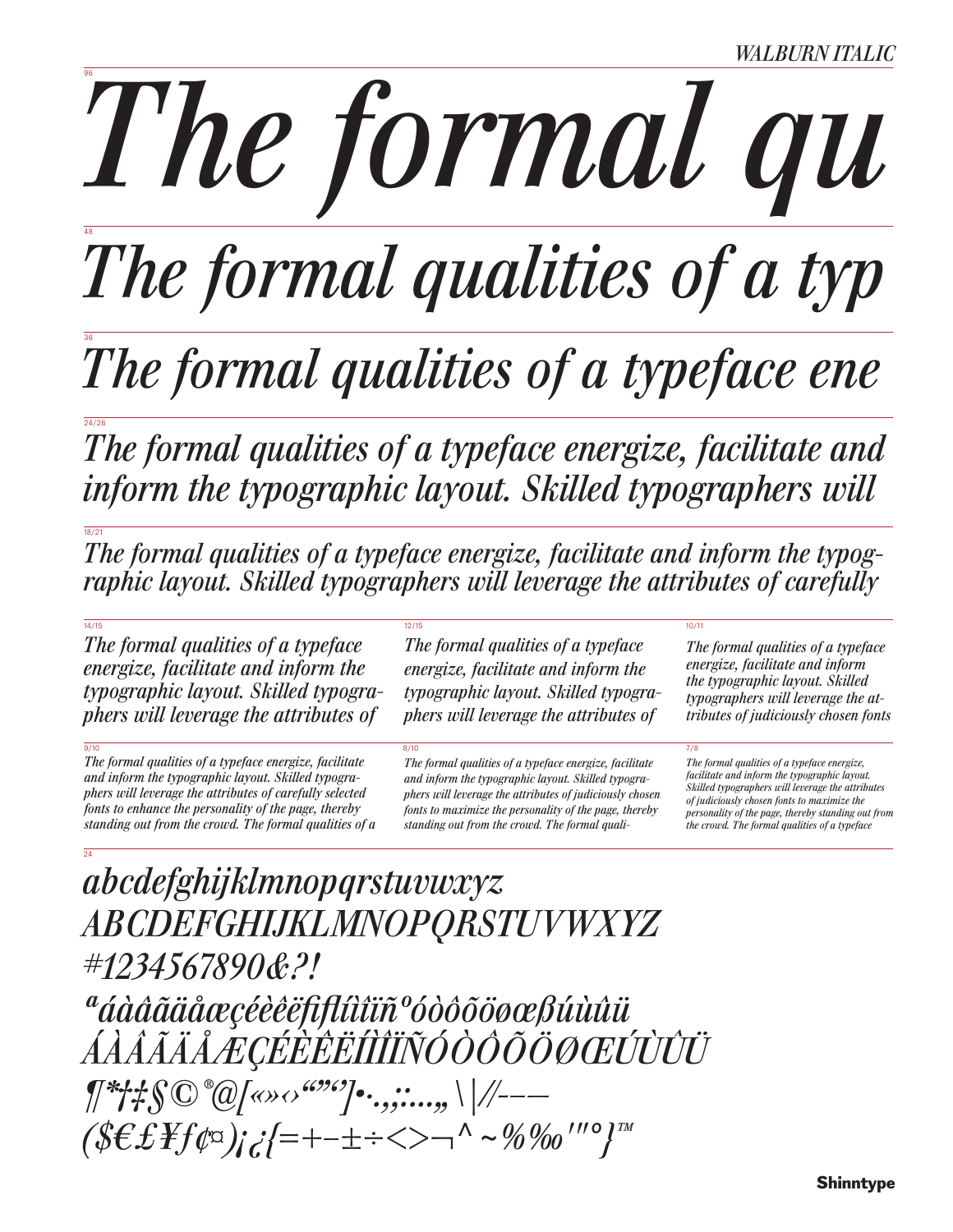#### WALBURN TEXT LIGHT

# l'he forma

# The formal qualities of a

## The formal qualities of a typeface

The formal qualities of a typeface energize, facilitate and inform the typographic layout. Skilled typogra-

The formal qualities of a typeface energize, facilitate and inform the typographic layout. Skilled typographers will leverage the attributes of

 $\frac{12}{15}$ 

 $\frac{14}{14}$ The formal qualities of a typeface energize, facilitate and inform the typographic layout. Skilled typographers will leverage the

The formal qualities of a typeface energize, facilitate and inform the typographic layout. Skilled typographers will leverage the attributes of carefully selected fonts to enhance the personality of the page, thereby standing out from the crowd. The formal

The formal qualities of a typeface energize, facilitate and inform the typographic layout. Skilled typographers will leverage the

The formal qualities of a typeface energize, facilitate and inform the typographic layout. Skilled typographers will leverage the attributes of judiciously chosen fonts to maximize the personality of the page, thereby standing out from the crowd. The

The formal qualities of a typeface energize, facilitate and inform the typographic layout. Skilled typographers will leverage the attributes of judiciously

 $10/11$ 

abcdefghijklmnopqrstuvwxyz ABCDEFGHIJKLMNOPQRSTUVWXYZ #1234567890&?! <sup>a</sup>áàâãäåæçéèêëfiflíìîïñ%ôôõõøœßúùûü ÁÀÂÃÄÅÆÇÉÈÊËÎÌÎÏÑÓÒÔÕØŒÚÙÛÜ  $\P^*$  +  $\frac{1}{5}$  O B  $\omega$  (  $\infty$   $\infty$   $\infty$   $\infty$  )  $\infty$  ,  $\infty$  ,  $\infty$  ,  $\infty$  ,  $\infty$  ,  $\infty$  ,  $\infty$  ,  $\infty$  ,  $\infty$  ,  $\infty$  ,  $\infty$  ,  $\infty$  ,  $\infty$  ,  $\infty$  ,  $\infty$  ,  $\infty$  ,  $\infty$  ,  $\infty$  ,  $\infty$  ,  $\infty$  ,  $\infty$   $($Eff(x)]$ 

The formal qualities of a typeface energize, facilitate and inform the typographic layout. Skilled typographers will leverage the attributes of judiciously chosen fonts to maximize the personality of the page, thereby standing out from the crowd. The formal qualities of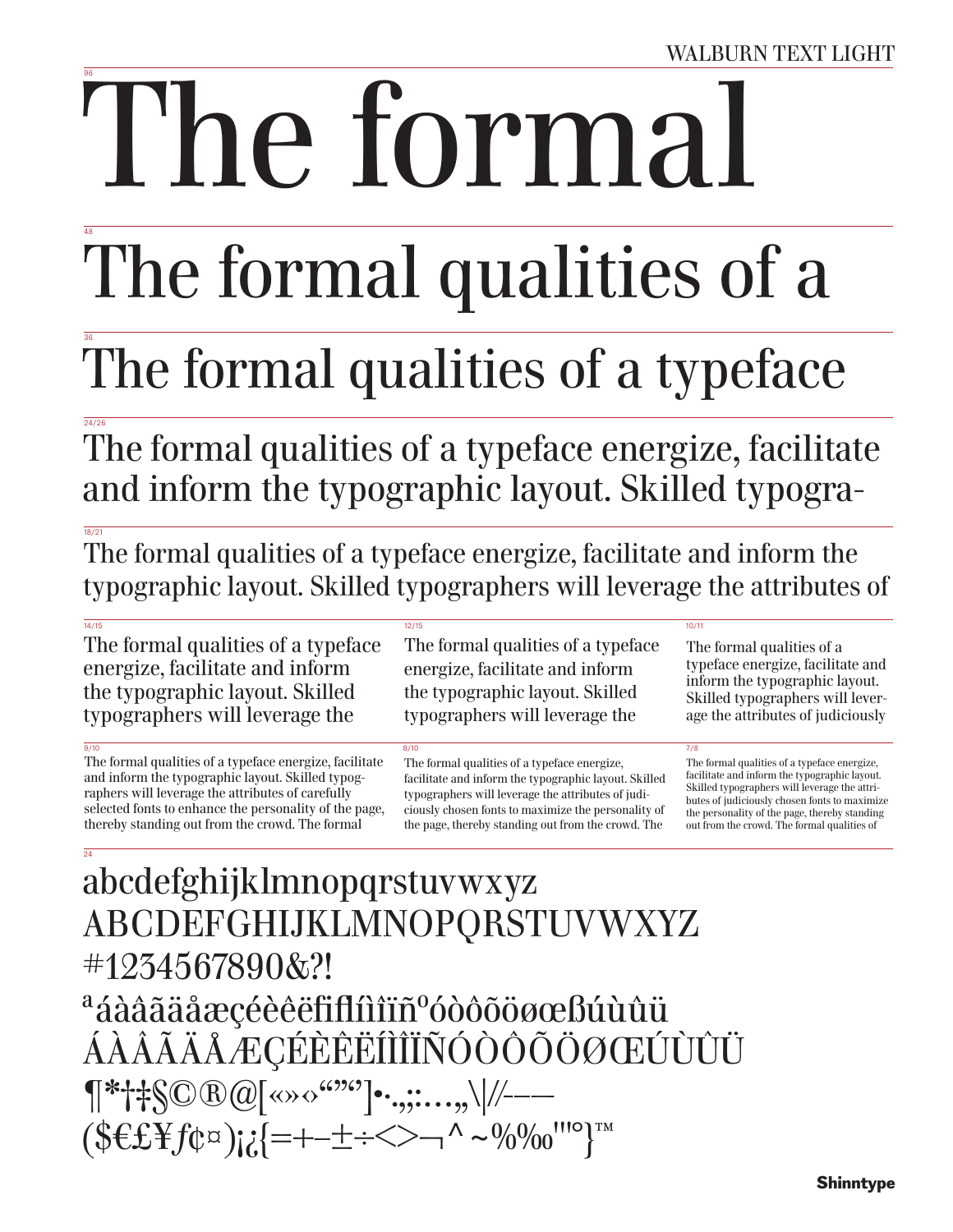#### WALBURN TEXT LIGHT ITALIC

# The formal

# The formal qualities of a

### The formal qualities of a typeface

The formal qualities of a typeface energize, facilitate and inform the typographic layout. Skilled typogra-

The formal qualities of a typeface energize, facilitate and inform the typographic layout. Skilled typographers will leverage the attributes of

 $\frac{12}{15}$ 

 $\frac{1}{14/15}$ The formal qualities of a typeface energize, facilitate and inform the typographic layout. Skilled typographers will leverage the at-

The formal qualities of a typeface energize, facilitate and inform the typographic layout. Skilled typographers will leverage the attributes of carefully selected fonts to enhance the personality of the page, thereby standing out from the crowd. The formal qualities of

The formal qualities of a typeface energize, facilitate and inform the typographic layout. Skilled typographers will leverage the at-

The formal qualities of a typeface energize, facilitate and inform the typographic layout. Skilled typographers will leverage the attributes of judiciously chosen fonts to maximize the personality of the page, thereby standing out from the crowd. The formal

The formal qualities of a typeface energize, facilitate and inform the typographic layout. Skilled typographers will leverage the attributes of judiciously chosen

 $10/11$ 

 $7/8$ 

### abcdefghijklmnopqrstuvwxyz ABCDEFGHIJKLMNOPQRSTUVWXYZ #1234567890&?!

<sup>a</sup>áàâãäåæçéèêëfiflíìîïñ°óòôõöøœßúùûü AAAAÄAÆÇÉÈÊËÍÌÎIÑÓÒÔÕÖØŒŰÙŮÜ  $(S\epsilon E F f \phi^{\alpha})$ ; ; {=+-±÷<>¬^ ~ %%0'" $^{\circ}$  }  $^{\text{\tiny{TM}}}$ 

The formal qualities of a typeface energize, facilitate and inform the typographic layout. Skilled typographers will leverage the attributes of judiciously chosen fonts to maximize the personality of the page, thereby standing out from the crowd. The formal qualities of a typeface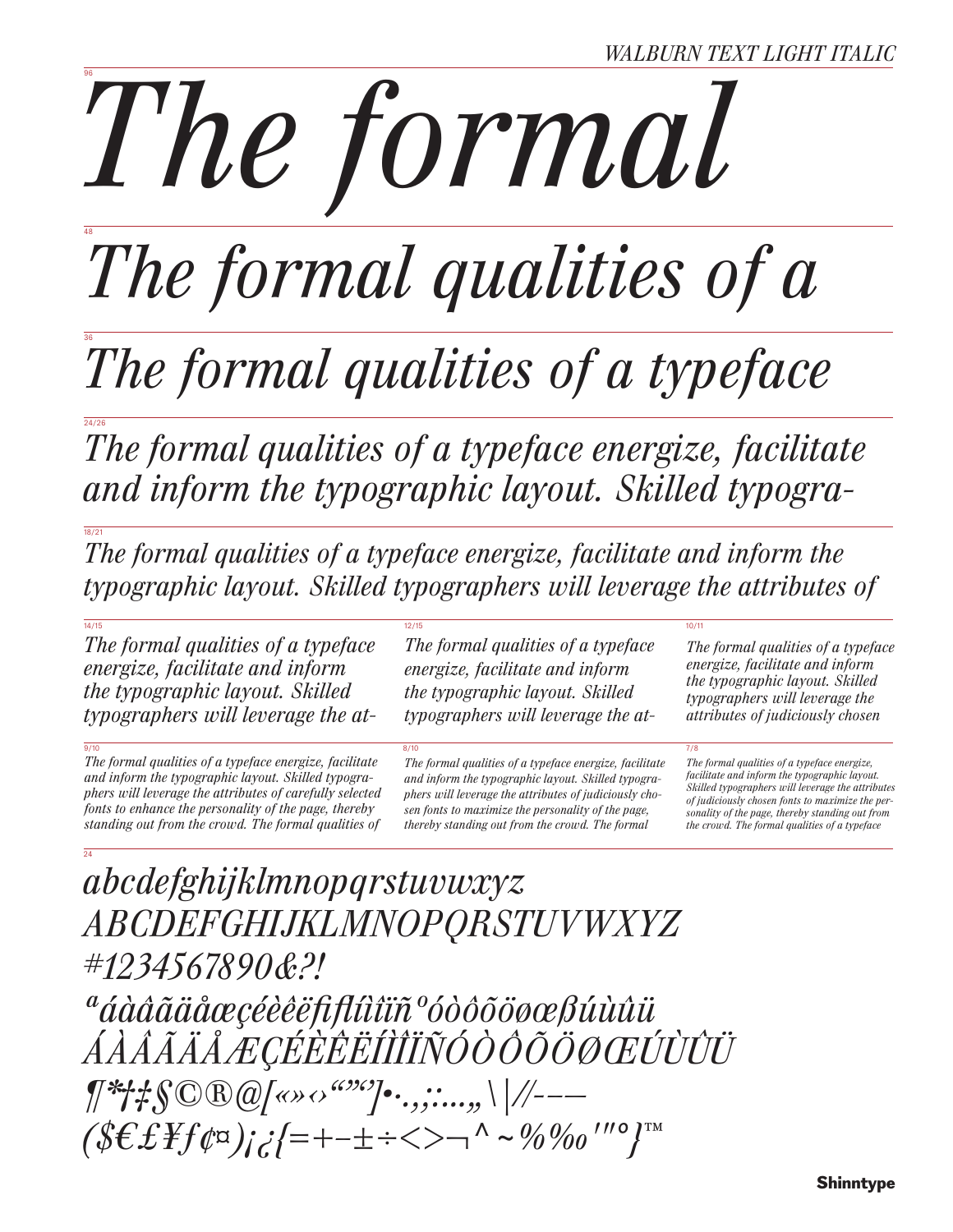#### **WALBURN TEXT**

# l'he forma

# The formal qualities of a

### The formal qualities of a typeface

The formal qualities of a typeface energize, facilitate and inform the typographic layout. Skilled ty-

The formal qualities of a typeface energize, facilitate and inform the typographic layout. Skilled typographers will leverage the attri-

 $\frac{12}{15}$ 

 $\frac{14}{14}$ The formal qualities of a typeface energize, facilitate and inform the typographic layout. Skilled typographers will lever-

The formal qualities of a typeface energize, facilitate and inform the typographic layout. Skilled typographers will leverage the attributes of carefully selected fonts to enhance the personality of the page, thereby standing out from the crowd.

The formal qualities of a typeface energize, facilitate and inform the typographic layout. Skilled typographers will lever-

The formal qualities of a typeface energize, facilitate and inform the typographic layout. Skilled typographers will leverage the attributes of judiciously chosen fonts to maximize the personality of the page, thereby standing out from

The formal qualities of a typeface energize, facilitate and inform the typographic layout. Skilled typographers will leverage the attributes

 $10/11$ 

#### abcdefghijklmnopqrstuvwxyz ABCDEFGHIJKLMNOPQRSTUVWXYZ #1234567890&?! <sup>a</sup>áàâãäåæçéèêëfiflíìîïñºóòôõöøœßúùûü ÁÀÂÃÄÅÆÇÉÈÈËÍÌÎÏÑÓÒÔÕØŒÚÙÛÜ  $\P^*$ † $\frac{1}{2}$ SO®@[«» $\circ$ <sup>"\*\*\*\*</sup>]•·.,;;...,,\|//--- $($Eff(x)]$ ; =+-±÷<>-1^~%%"|"

The formal qualities of a typeface energize, facilitate and inform the typographic layout. Skilled typographers will leverage the attributes of judiciously chosen fonts to maximize the personality of the page, thereby standing out from the crowd. The formal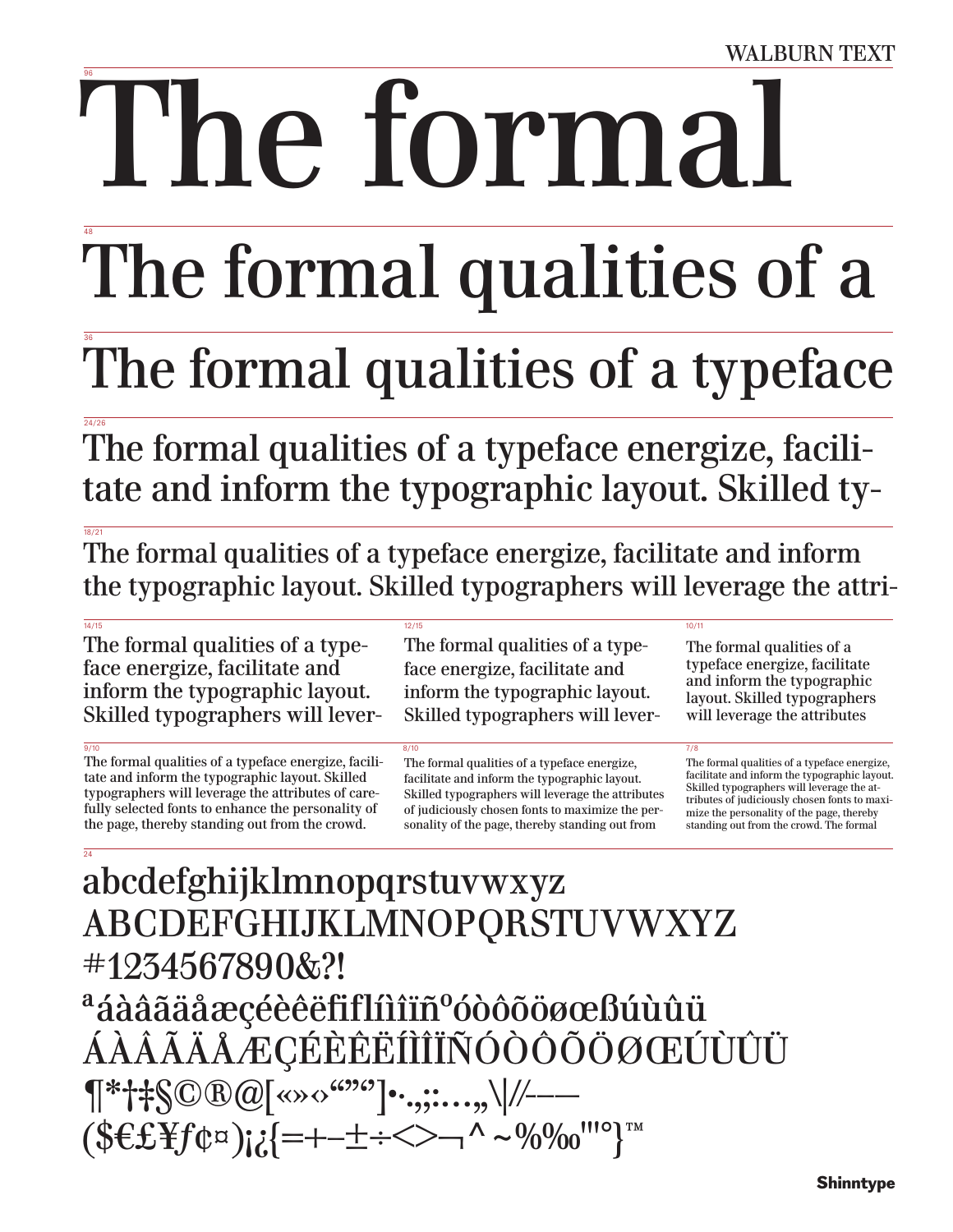# The formal

## The formal qualities of a

## The formal qualities of a typeface

The formal qualities of a typeface energize, facilitate and inform the typographic layout. Skilled typogra-

The formal qualities of a typeface energize, facilitate and inform the typographic layout. Skilled typographers will leverage the attributes

 $\frac{12}{15}$ 

 $\frac{1}{14/15}$ The formal qualities of a typeface energize, facilitate and *inform the typographic layout.* Skilled typographers will lever-

The formal qualities of a typeface energize, facilitate and inform the typographic layout. Skilled typographers will leverage the attributes of carefully selected fonts to enhance the personality of the page, thereby standing out from the crowd. The

The formal qualities of a typeface energize, facilitate and inform the typographic layout. Skilled *typographers will leverage the* 

The formal qualities of a typeface energize, facilitate and inform the typographic layout. Skilled typographers will leverage the attributes of judiciously chosen fonts to maximize the personality of the page, thereby standing out from

The formal qualities of a typeface energize, facilitate and inform the typographic layout. Skilled typographers will leverage the attributes of judiciously

 $10/11$ 

The formal qualities of a typeface energize, facilitate and inform the typographic layout. Skilled typographers will leverage the attributes of judiciously chosen fonts to maximize the personality of the page, thereby standing out from the crowd. The formal qualities of

### abcdefghijklmnopqrstuvwxyz ABCDEFGHIJKLMNOPQRSTUVWXYZ #1234567890&?!

<sup>a</sup>áàâãäåæçéèêëfiflíìîïñ°óòôõöøœßúùûü AAAAAAÆÇÉÈÊËÍÎÍÏÑÓÒÔÕÕØŒŰÙŰÜ  $(\$\text{EEH}(\phi\text{m})_i\text{H}=-\pm\div<>\sim^{\wedge} \sim\% \text{W0}$  (" $\text{W}$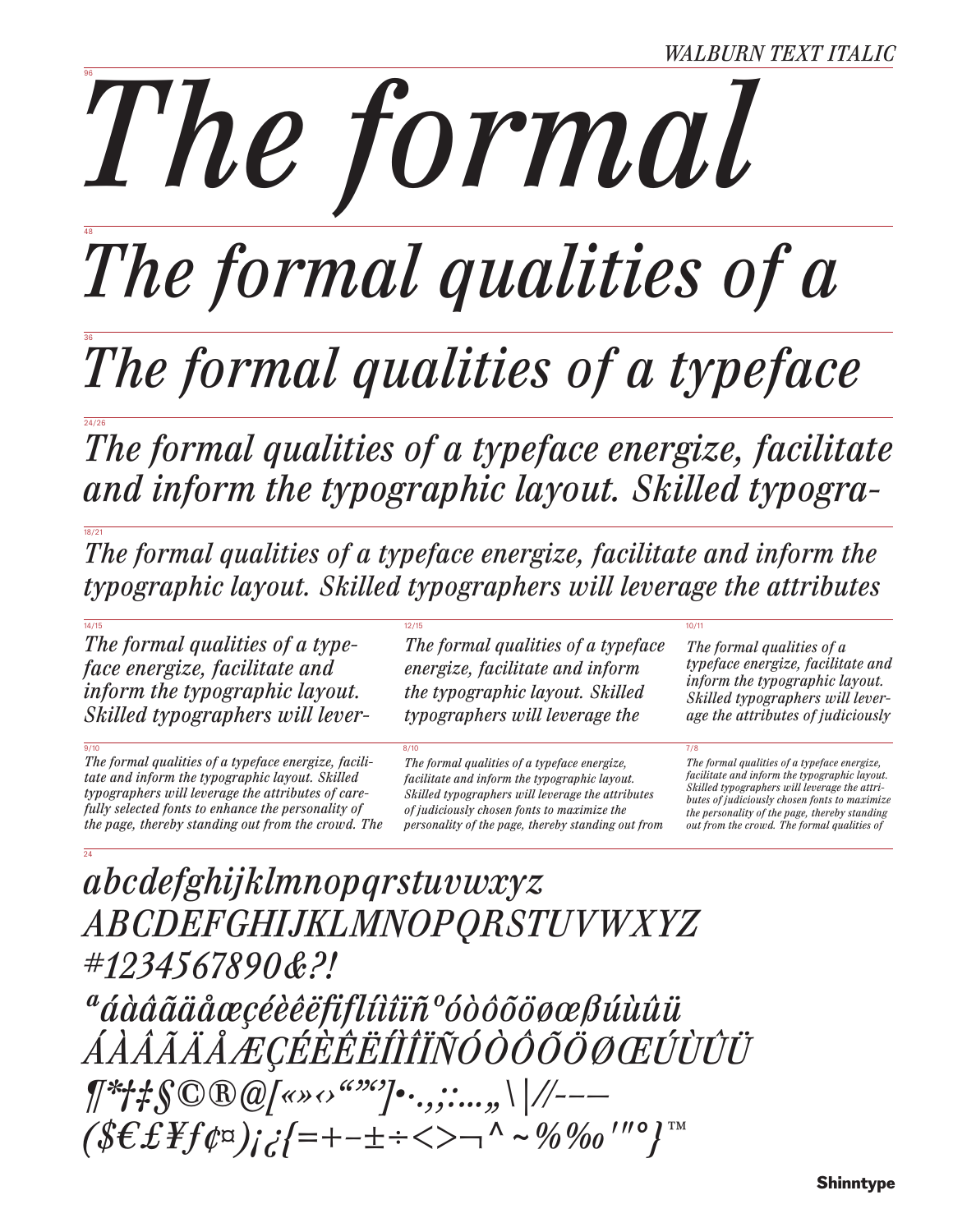#### **WALBURN BLACK**

# l'he forma

# The formal qualities of a

## The formal qualities of a typeface

The formal qualities of a typeface energize, facilitate and inform the typographic layout. Skilled typogra-

The formal qualities of a typeface energize, facilitate and inform the typographic layout. Skilled typographers will leverage the attributes of

 $\frac{12}{15}$ 

The formal qualities of a typeface energize, facilitate and inform the typographic layout. Skilled typographers will leverage the at-

 $\frac{1}{14/15}$ 

The formal qualities of a typeface energize, facilitate and inform the typographic layout. Skilled typographers will leverage the attributes of carefully selected fonts to enhance the personality of the page, thereby standing out from the crowd. The formal qualities

The formal qualities of a typeface energize, facilitate and inform the typographic layout. Skilled typographers will leverage the

The formal qualities of a typeface energize, facilitate and inform the typographic layout. Skilled typographers will leverage the attributes of judiciously chosen fonts to maximize the personality of the page, thereby standing out from the crowd. The formal

The formal qualities of a typeface energize, facilitate and inform the typographic layout. Skilled typographers will leverage the attributes of judiciously chosen

 $10/11$ 

 $7/8$ 

#### abcdefghijklmnopqrstuvwxyz ABCDEFGHIJKLMNOPQRSTUVWXYZ #1234567890&?! <sup>a</sup>áàâãäåæçéèêëfiflíìîïñ<sup>o</sup>óòôõöøœßúùûü ÁÀÂÃÄÅÆÇÉÈÈËÍÌÎÏÑÓÒÔÕØŒÚÙÛÜ  $\P^*$  +  $\frac{1}{5}$ SO<sup>®</sup>@[<>>  $\circ$   $\circ$ <sup>669569</sup>] • ...,;....,,\|//--- $(\$Eff$ c¤);:{=+-±÷<>¬^~%%0""°}

The formal qualities of a typeface energize, facilitate and inform the typographic layout. Skilled typographers will leverage the attributes of judiciously chosen fonts to maximize the personality of the page, thereby standing out from the crowd. The formal qualities of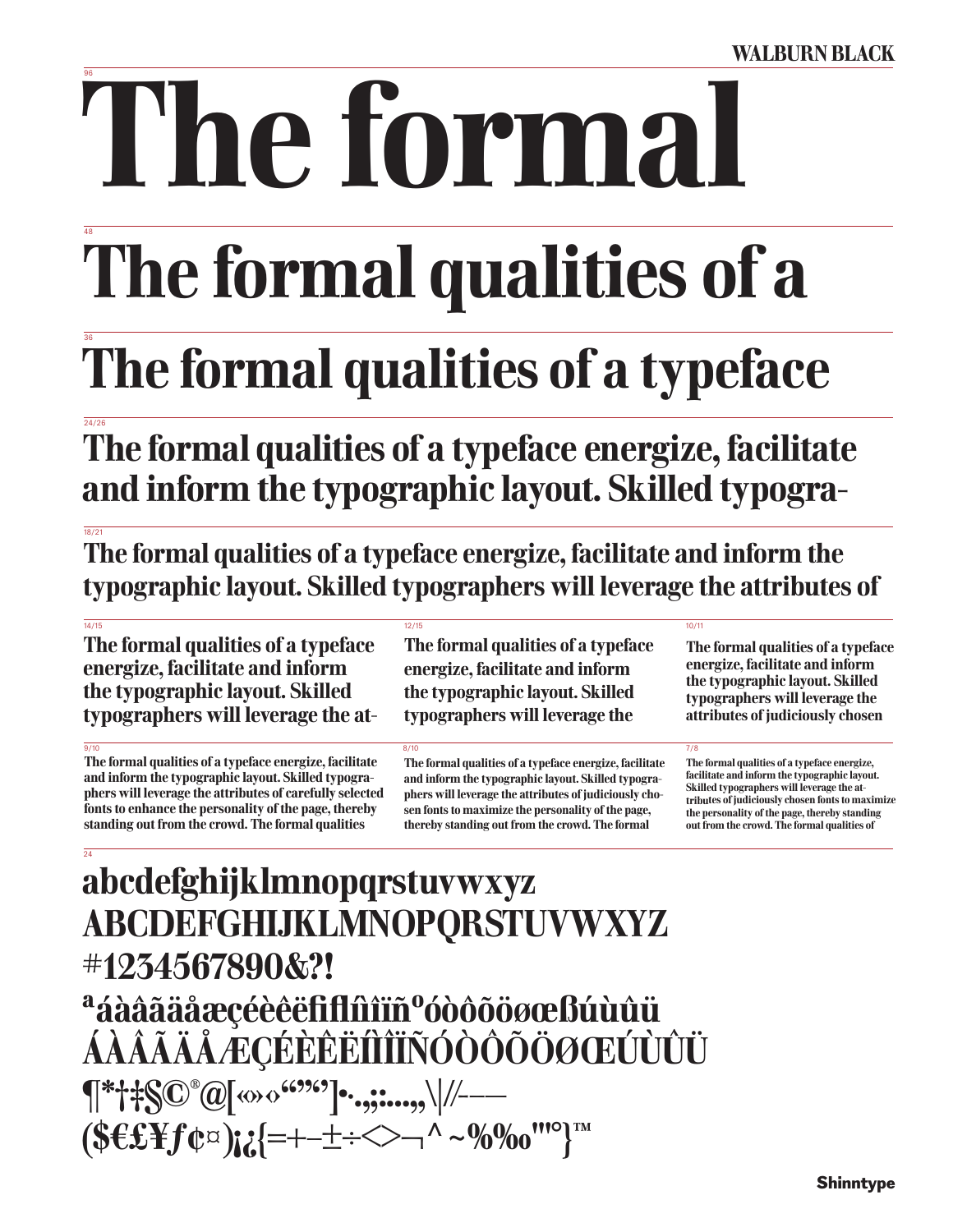# The formal

# The formal qualities of a

## The formal qualities of a typeface

The formal qualities of a typeface energize, facilitate and inform the typographic layout. Skilled typogra-

The formal qualities of a typeface energize, facilitate and inform the typographic layout. Skilled typographers will leverage the attributes of

 $\frac{12}{15}$ 

The formal qualities of a typeface *energize, facilitate and inform* the typographic layout. Skilled typographers will leverage the at-

 $\frac{1}{14/15}$ 

The formal qualities of a typeface energize, facilitate and inform the typographic layout. Skilled typographers will leverage the attributes of carefully selected fonts to enhance the personality of the page, thereby standing out from the crowd. The formal

The formal qualities of a typeface *energize, facilitate and inform* the typographic layout. Skilled typographers will leverage the

The formal qualities of a typeface energize, facilitate and inform the typographic layout. Skilled typographers will leverage the attributes of judiciously chosen fonts to maximize the personality of the page, thereby standing out from the crowd. The

The formal qualities of a typeface energize, facilitate and inform the typographic layout. Skilled typographers will leverage the attributes of judiciously chosen

 $10/11$ 

The formal qualities of a typeface energize, facilitate and inform the typographic layout. Skilled typographers will leverage the attributes of judiciously chosen fonts to maximize the personality of the page, thereby standing out from the crowd. The formal qualities of

### abcdefghijklmnopqrstuvwxyz ABCDEFGHIJKLMNOPQRSTUVWXYZ #1234567890&?! <sup>a</sup>áàâãäåæçéèêëfiflűîüñ °óòôõöøœßúùûü *AAAAÄAÆÇÉÉÉÉËÍIIÑÓÒÔÕÖØŒÚÙŮÜ*  $\int^{\ast} \leftarrow \int \mathbb{C}^{\circ} \mathbb{Q} \left[ \leftarrow \right] \times \leftarrow \leftarrow \leftarrow$  $(S\epsilon \pounds \pounds \pounds \pounds \pounds \pounds \rightharpoonup )$  ;  $\epsilon$  =+- $\pm$   $\div$   $\lt>$   $\neg$  ^  $\sim$  % %0 ''' $\circ$  } "